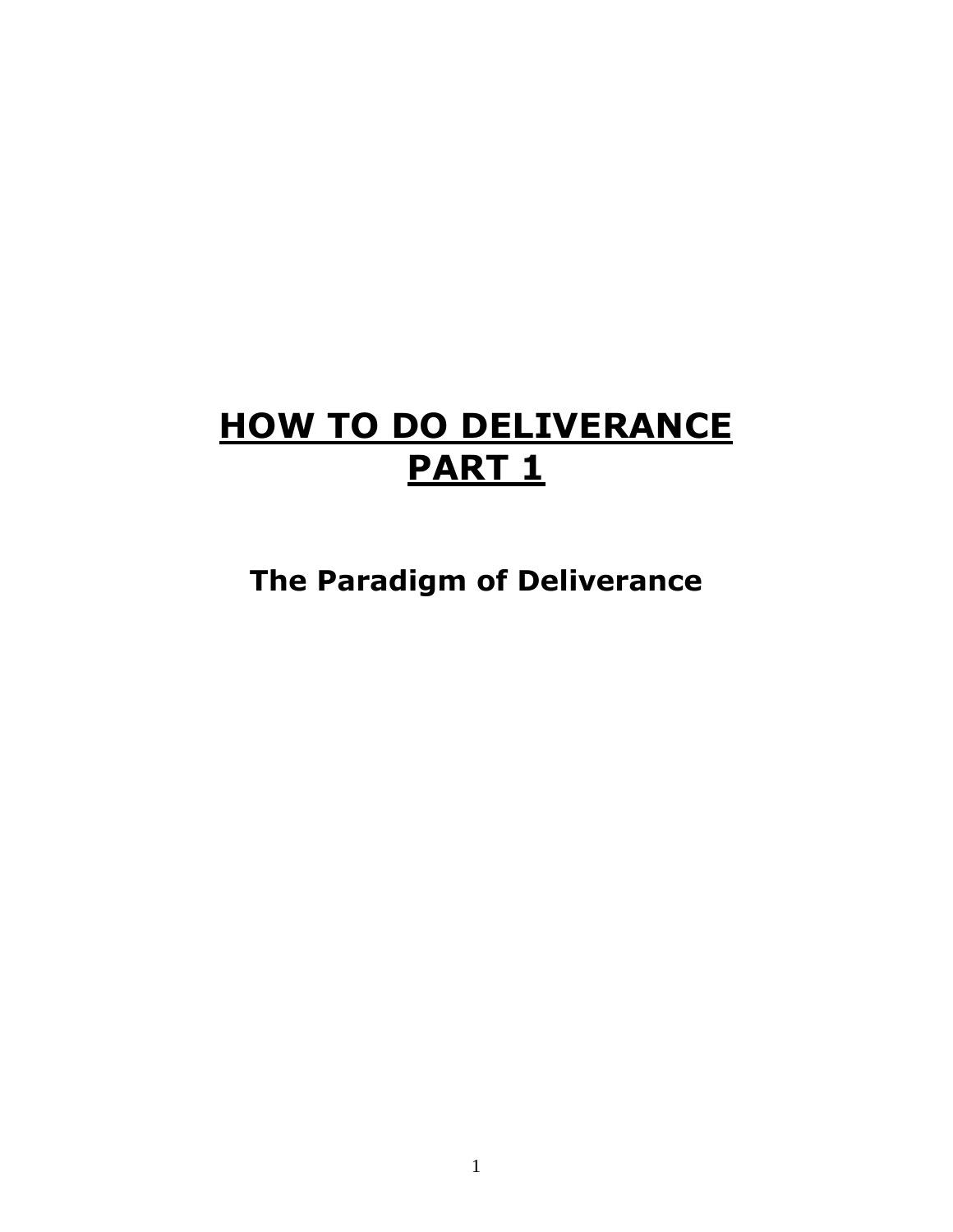# **How To Do Deliverance**

(DVD 1 Part 1)

- 1) Spiritual Wholeness John 10:10 This is the whole objective 2) Inner Healing  $-$  Going to the point of the pain - Restoring the soul to a pre-demonic point (before the pain) 3) Psychological 4) Objective Diagnosis – Should be primary concern in ministry - Misdiagnosis - Work only on facts
- 5) DID / MPD

# **4 Laws of Spiritual Warfare**

- 1) Confront the demon Confront with authority and power – let it know you know it's there
- 2) Identify the demon
- 3) Deal with the demon
- 4) Cast out the demon

# **Step #1 Confront the demon**

- 1. Non-verbal confrontation
	- Watch for "THAT LOOK"
	- Causing what is in them (the demonic) to so what is in you (Jesus)
	- watching for the manifestation -a demon through the person
	- rapid eye movement
	- Twitching, etc.
	- Minister must watch
- 2. Verbal confrontation
	- Different things antagonize different spirits Some antagonized through the blood Some through the Holy Spirit
	- Demons react to different spiritual truths based upon the different personalities of demonic spirits.
	- In the initial confrontation ask simple questions like: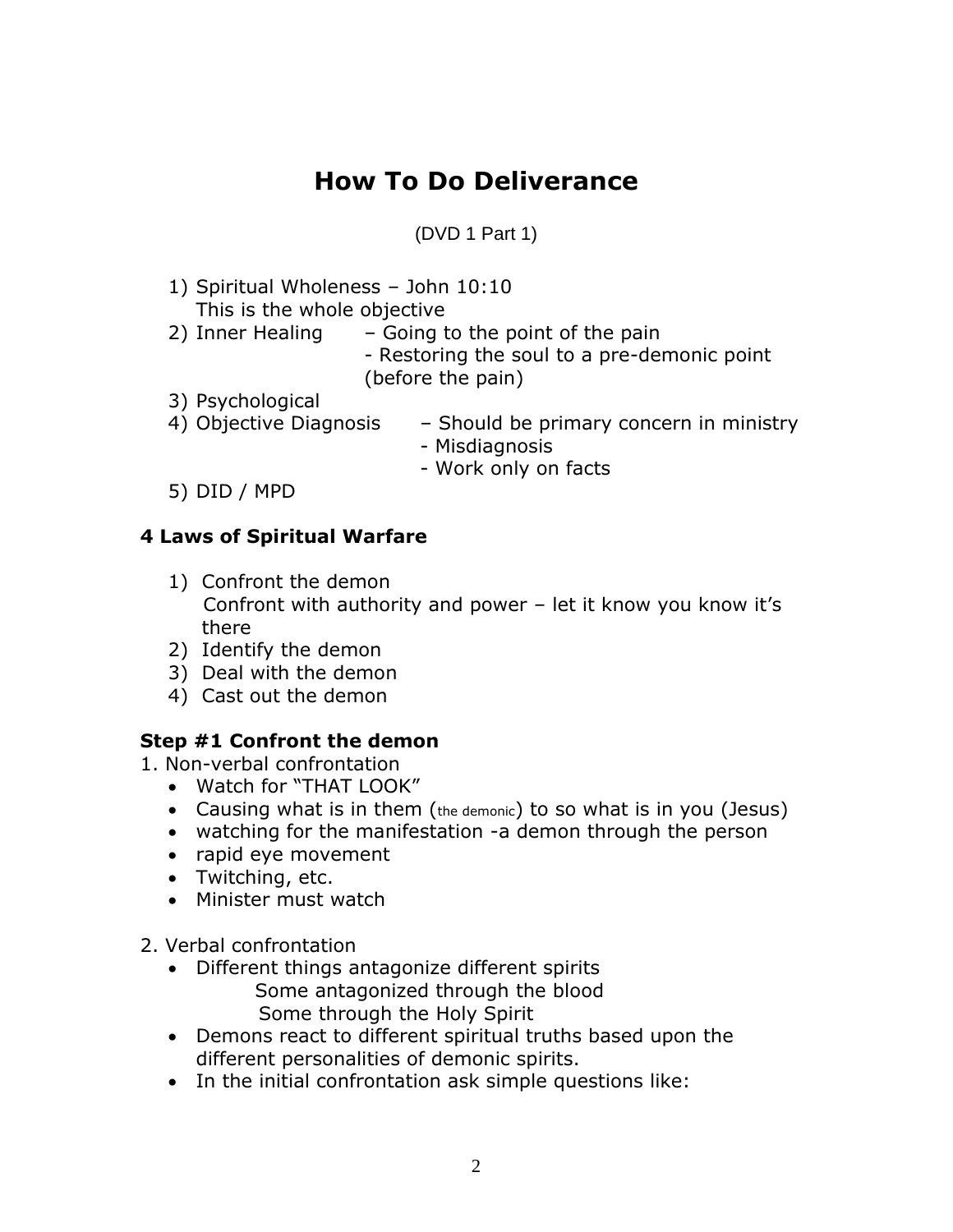- 1. How do you feel right now? Their response will be an indication of the response of the spirits.
- 2. What is your most painful experience? Go back to the point of entry of the demon (the worst thing that has ever happened to you)
- 3. Tell me about your relationships This may help exposure of problems by shining the light on them
- 2 possible commands that can be used to get the demon into the open Call them to attention with these commands:
	- 1. "I cause torment to come upon these whom God has judged." (This will make them squirm.)
	- 2. "I call to judgment the one whom God has judged."

#### **Step #2 Identify the demon**

1. Name

Function (what does it do?)

- Sometimes the name and function are synonymous. It is obvious what the function is by the name.
- The demon may have a name that is not obvious, and the name does not have anything to do with the function.
- A name is a disclosure of the essence of oneself

A name identifies who the demon is

Demons do not want you to know their name because you move from the impersonal to the personal bringing you closer to know who they are and what they are doing in or to that individual. The name may reveal the function thus enabling you to deal with what is truly bothering the person.

Legal Rights – How it got there Strongholds – How it stays

# **Sample questions:**

What is your name? What is your function? What is your legal right? Do you have a legal right to be there? A demon has a legal right or is just hanging out because no one has told it to go.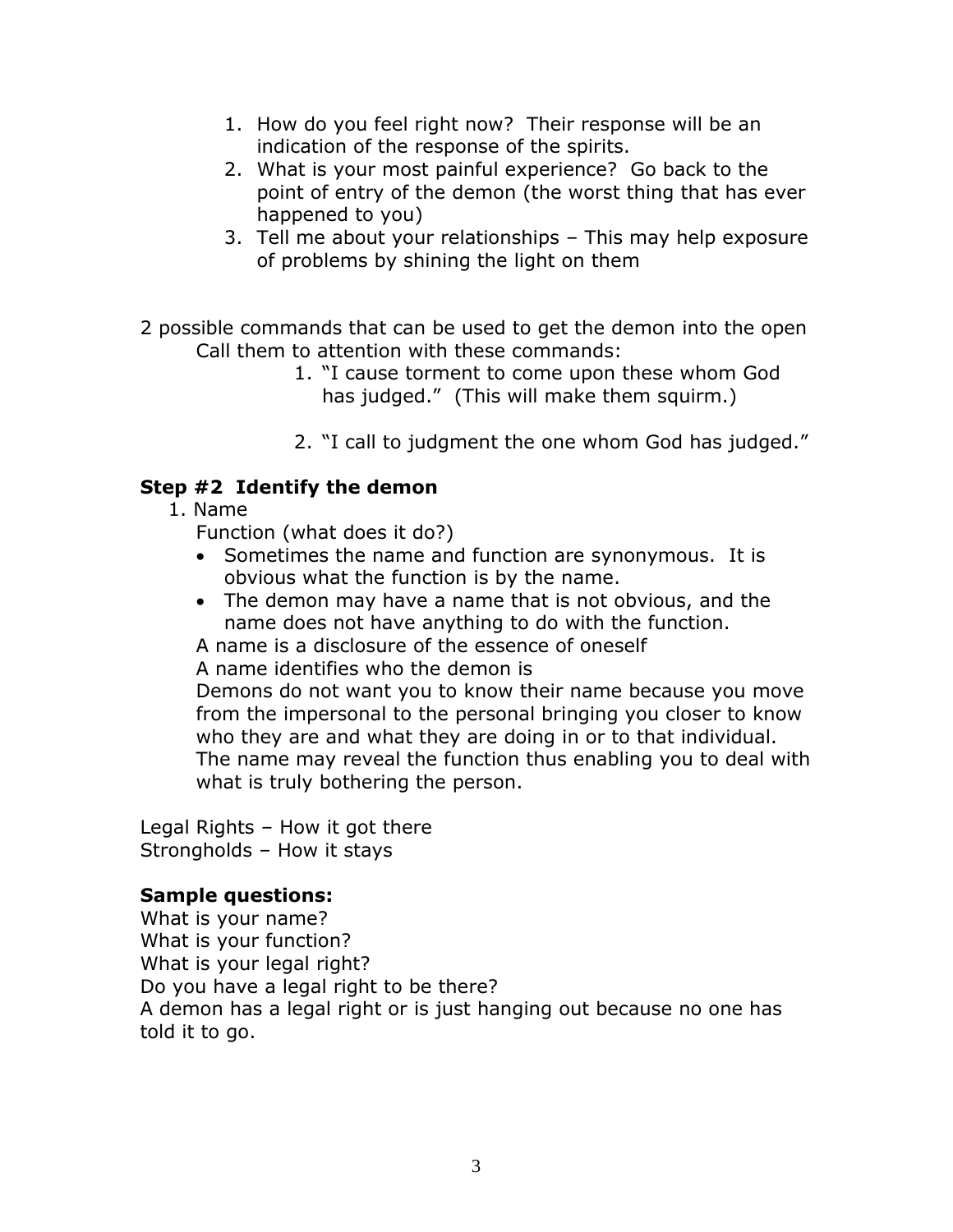#### **Sample Commands:**

Command them to "Lie not to the Holy Spirit". If you think it's a lie then command that they be smitten for lying.

Tell me what God tells you to tell me and don't tell me any more. Do not converse with the demons. Do not let them carry on and talk and talk.

#### **Step #3 Deal with the demon**

2 things that you do with a demon at this point:

- 1. A demon is either up
- 2. Or down

-Bringing the person in and out of consciousness

-When a demon is up it is to be interrogated

-When it is down it is to be tormented so you can talk to the consciousness of the person.

- When the demon is up there are certain things that the demon knows and only the demon knows.
- When the demon is down when you have the information and you send it in torment.
- You call the person up to renounce the curse.
- Both demon and person need to deal with separate things.
- Fundamental mistake Just going after the demons; person has to deal with the anger, unforgiveness, hurt, bitterness, curse breaking.

# **Sample questions:**

• How long have you been there?

The longer it's been there the more strength it has. Also gives you a clue about the extend of the demonization and how fully integrated that demon is into all aspects of consciousness.

• Who is there with you?

Identifies authority structure

A demon may not know about some other demons inside because they are not under its' authority

• What are your strongholds?

Two key things to do at this stage:

1. Bind the demons together under the authority of the demon that you are dealing with.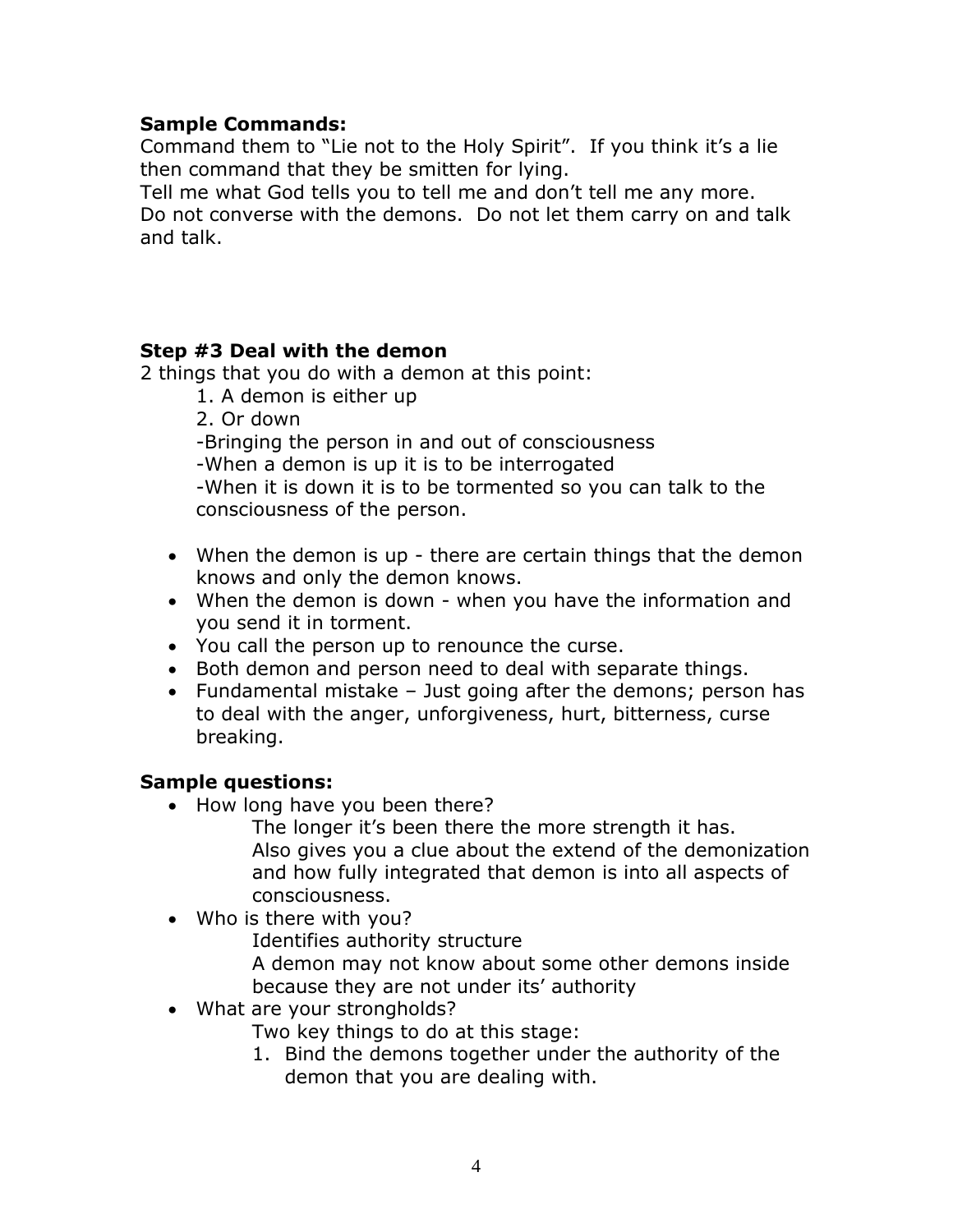2. Take the sword of the spirit and divide soul and spirit so that you divide the human from the demonic. This is done so that you can clearly deal with the one you want to deal with. You do not want one up when you want to deal with the other. Clearly distinguishing the two aspects of consciousness (the human consciousness and the demonic consciousness) (expression of the satanic)

\*If a demon says it cannot be bound to the others or even to one specific demon then revert back to the command to "lie not to the Holy Spirit".

#### **Step #4 Cast out demons**

- This is more complicated than telling the demon to go. Those that think all you have to do is tell it to go are those that don't do deliverance.
- Yes we have the authority but the authority needs to be enforced with power.

Two things to make plain during the casting out of a demon:

- When it goes
- Do not let it sneak out (remember you have the authority). Command the demon "when" and "where" to go
- Get the demon to come up to "full" attention or manifestation. Why do you want it to be up fully? This will bring a clear distinction between the demon and the person and assures you that it is the demon and not the person trying to help.
- At this point you may experience physical violence.
- Closure based on the declaration of the demon
- If you get the demon to pronounce its' doom then it is a done deal.
- Remember the devil is a legalist.

Questions (to the demon)

- 1. Is there anything you are holding onto?
- 2. Have you come together from every part of the person?
- 3. Have you bound yourself to those under your authority?

Two things that are critical when you have reached this stage: Make the demon remove every curse. It is important to have both the person "and" the demon remove any and all curses.